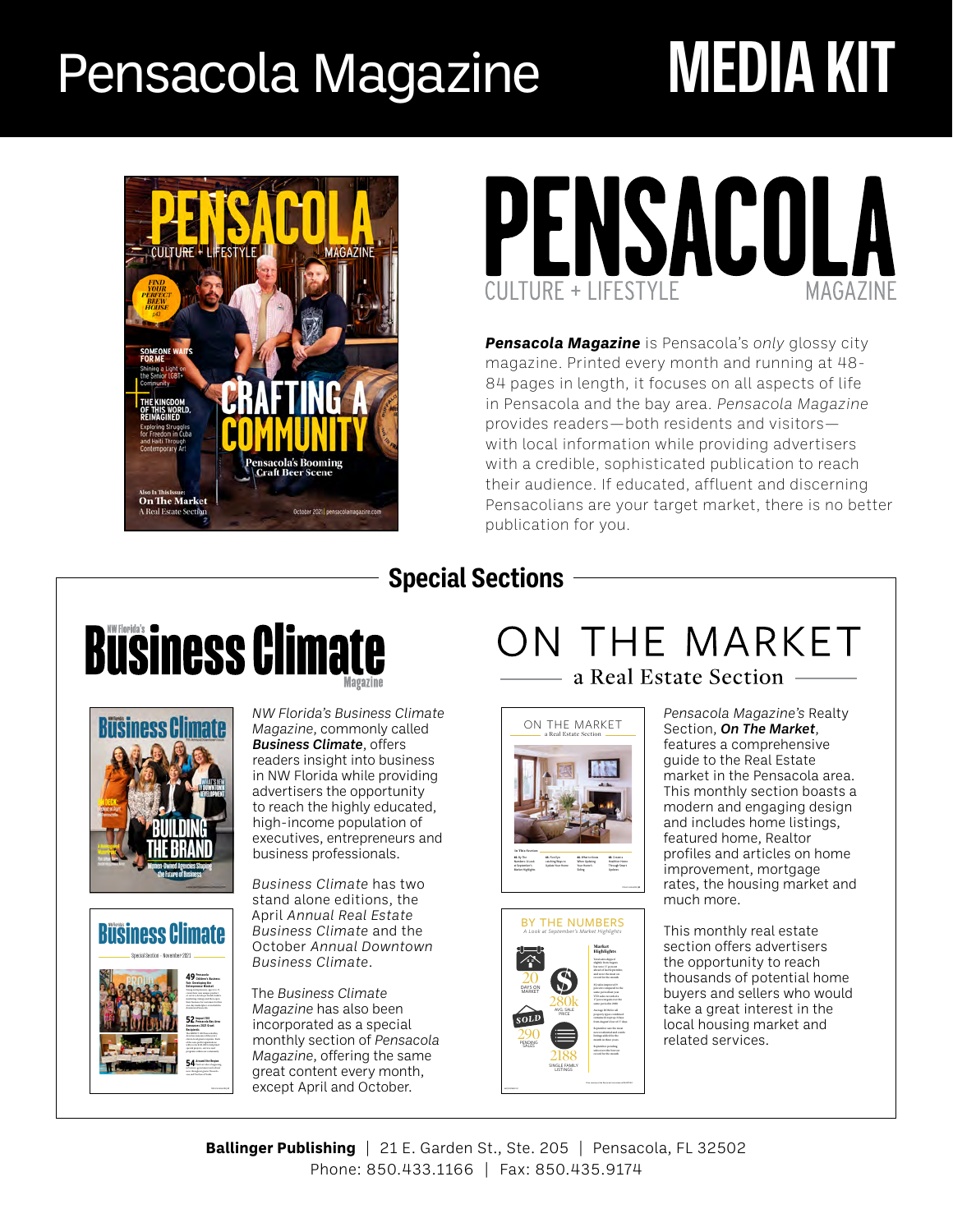## **Meet the Pensacola Magazine & NW Florida's Business Climate Reader**

The average *Pensacola Magazine* reader is a married (73%) male (50%) or female (50%).

#### **REAL ESTATE & HOME OWNERSHIP**

in the next 12 months:

20% plan to purchase a house/investment property 27% plan to make home improvements 40% plan to purchase furniture/home furnishing 33% plan to purchase electronics

#### **TRAVEL & LEISURE**

67% take between 0–4 pleasure trips per year 33% take between 5–9 pleasure trips per year 66% visit local cities/towns 20% visit state parks 40% visit area beaches 27% visit historical sites 20% visit theme parks 93% attend local cultural events 60% are active in sports and exercise

#### **DINING**

74% eat out 1–3 times per week 26% eat out four times or more per week 73% enjoy casual dining most often 20% enjoy fine dining most often



#### **CIRCULATION**

40,000 readers enjoy each issue of *Pensacola Magazine* and *Northwest Florida's Business Climate*.

12,000–18,000 copies of each issue are mailed to 4,000 individual subscribers and distributed to local businesses. The magazine is also sold at bookstores and grocers in Pensacola, like Barnes and Noble, Books-A-Million, Wal-Mart and Ever'man Grocery + Co-op.

*Pensacola Magazine* and *NW Florida's Business Climate* are distributed to every hotel room on Pensacola Beach, most hotels in Pensacola, and through area Chambers of Commerce and Visitors Centers.



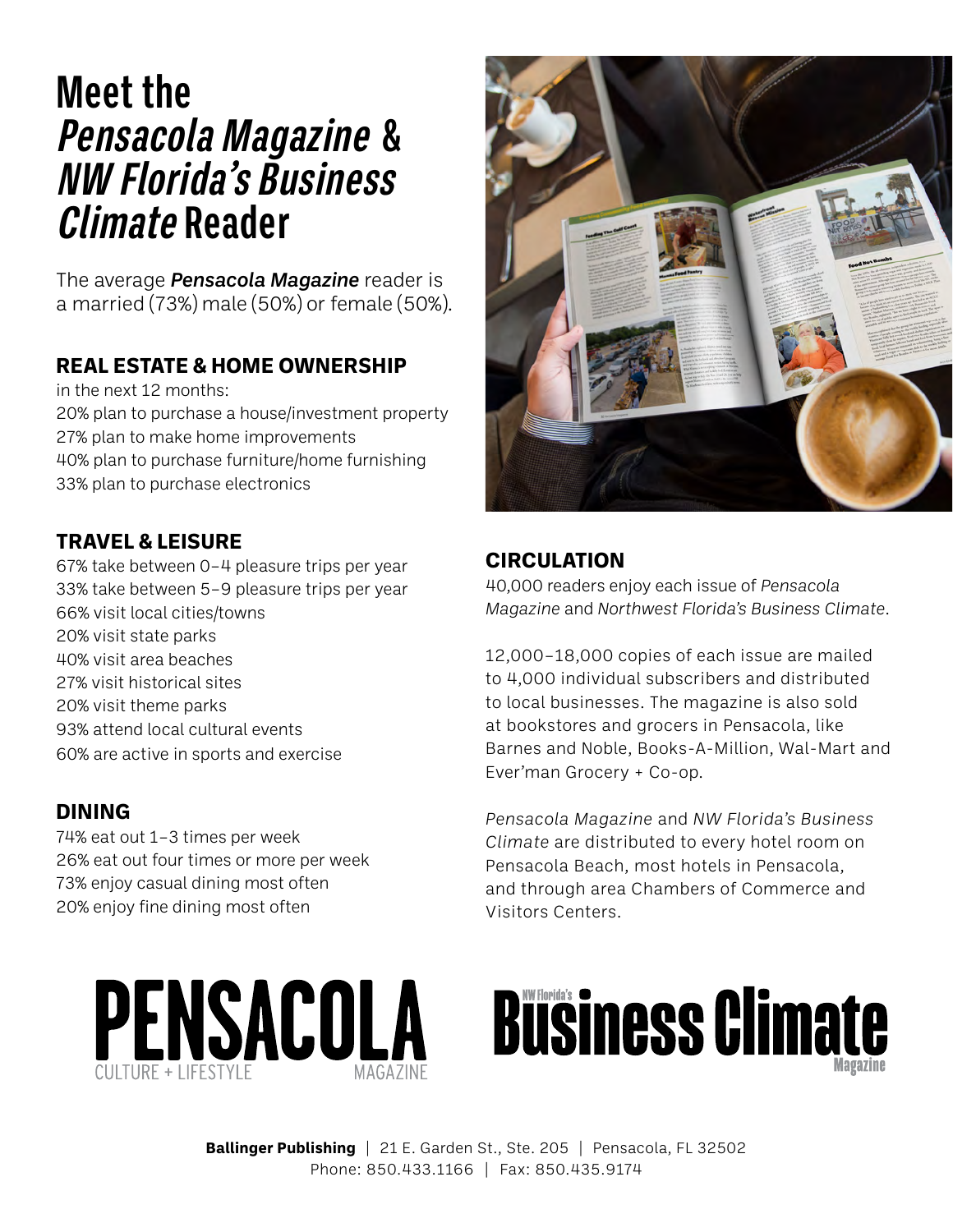



## ON THE MARKET a Real Estate Section –

**Specifications**

#### **DIGITAL REQUIREMENTS**

All ads must be submitted digitally via email to **garrett@ballingerpublishing.com**

PDF, TIFF or EPS files are preferred. Files should be in CMYK, with fonts and high-resolution images embedded.

Documents should be at least 300 dpi for optimal print quality. Ads should be built to 100% of their actual size.

*\* Crop and bleed marks are not necessary to include upon export.*

#### **DEADLINE**

Finalized ads are due the 18**th** of the month prior to publication unless otherwise specified by the ad coordinator. Digital materials and instructions for ad builds are due no fewer than 3 days before the set ad deadline.

## **AD PRODUCTION**

Production services are available. Artwork provided must be original photographs, illustrations or electronic files at 300 dpi. Please have logos, photos, copy and any other materials needed to produce your ad one week before the advertising deadline to allow for design time and approval.

#### **WARNING:** Low-resolution images do not print well.

Many images, particularly 72 dpi JPEGS taken off the Internet, look blurry when printed. For best results, we recommend that your images be at least 300 dpi.

| <b>FULL PAGE</b><br>WHITE BORDER<br>(BLEED SAFETY AREA)<br>8 X 10.5           |  |
|-------------------------------------------------------------------------------|--|
| <b>FULL PAGE</b><br>WITH BLEED<br>8.75 X 11.25                                |  |
| <b>*PLEASE NOTE THAT</b><br>ON FULL PAGE ADS,<br>THE LIVE AREA IS<br>8 X 10.5 |  |

| 1/4H                 | 1/4 H        |  |  |  |
|----------------------|--------------|--|--|--|
| 3.875                | 3.875        |  |  |  |
| $\mathbf{X}$         | $\mathbf{X}$ |  |  |  |
| 5.125                | 5.125        |  |  |  |
| $1/2$ H<br>8 X 5.125 |              |  |  |  |

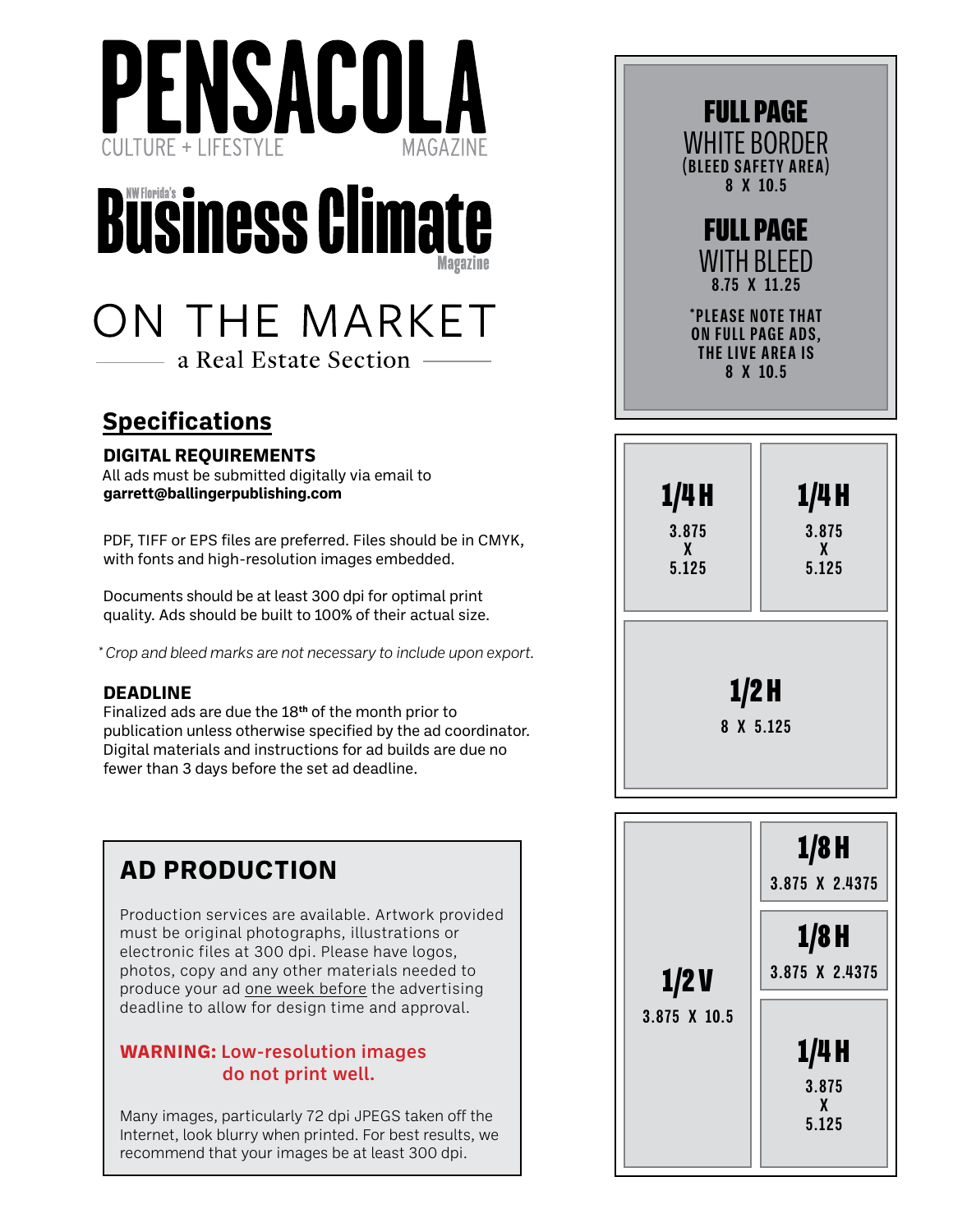

#### RATES & AGREEMENT

| <b>Full Page</b> | \$1500 | <b>Back Cover</b>   | \$1895 |
|------------------|--------|---------------------|--------|
| 1/2 Page         | 850    | <b>Inside Front</b> | 1795   |
| $1/4$ Page       | 600    | <b>Inside Back</b>  | 1750   |
| 1/8 Page         | 350    | Page 3              | 1750   |
|                  |        | <b>Center Spr.</b>  | 3495   |

**RATES:** Rates are Agency Commissionable to authorized agencies where placement originates. Rates above are per month, per insertion. First time advertisers must pay half of the first insertion at proofing. The remainder of first insertion will be billed at publication time. Each insertion thereafter will be billed at publication time.

**COMPOSITION:** Ad composition fee of \$50 minimum. Ads built by Ballinger Publishing's in-house design team may undergo a maximum of 3 proofs at the discretion of the designer. **Ads should be built to 100% of their actual size at a resolution of 300ppi.**

**SUBMISSION:** Content for ad builds should be sent to the designer no fewer than 3 days before the set ad deadline. Please submit your high resolution ad to **[garrett@ballingerpublishing.com](mailto:%18garrett%40ballingerpublishing.com?subject=) .**

#### **ADVERTISING AGREEMENT**

It is agreed that you are authorized to place advertisements in **PENSACOLA MAGAZINE.**

|                             |                                     | Advertiser (Corporate) Name                      |                          |                                   |                                     | <b>Billing Address</b>         |                                |
|-----------------------------|-------------------------------------|--------------------------------------------------|--------------------------|-----------------------------------|-------------------------------------|--------------------------------|--------------------------------|
| Advertiser Email            |                                     |                                                  |                          |                                   | <b>Billing Email</b>                |                                |                                |
|                             | Phone #                             |                                                  |                          |                                   | Advertising Agency & Contact Info   |                                |                                |
| Ad Size<br>- sel 1 -        | Horizontal or Vertical<br>- sel 1 - | Build/Print Ready/<br>Re-Run/Revise<br>- sel 1 - | # of Issues<br>- sel 1 - | <b>Starting Date</b><br>- sel 1 - | <b>Credit Card</b><br>circle<br>one | <b>AMERICAN</b><br>mastercard. | <b>DISCOVER</b><br><b>VISA</b> |
|                             |                                     |                                                  |                          |                                   |                                     |                                |                                |
| Gross Rate<br>Per Insertion | Agency or Other<br>Discount         | Net Per Insertion                                | <b>Contract Total</b>    |                                   | CC Number:                          |                                |                                |
|                             |                                     |                                                  |                          |                                   | <b>Expiration Date:</b>             |                                | Code:                          |
|                             |                                     |                                                  |                          |                                   | Signature:                          |                                |                                |

**TERMS:** It is agreed that BALLINGER PUBLISHING may not raise the stated advertising rates during the period of this contract, nor may the advertiser cancel during the agreed term of this contract without a shortrate. SHORTRATE: If a cancellation must be made by the advertiser, a letter of cancellation must be received by BP 45 days prior to the printed deadline date of the next publication. Shortrate will be billed at a frequency rate the number of insertions in PENSACOLA MAGAZINE the advertiser has actually accrued. In the event that litigation is initiated, the contract will be forced through the completion of contract whether or not all of the insert actually run. In the event that litigation is initiated, client agrees to pay all attorney fees for any and all legal action, law suits, and judgements. All print-ready materials submitted to BP are accepted upon the expre that the advertiser agrees to hold BP harmless from any and all claims arising out of or relating to copy, copyrights, trademarks or mistakes in ad either photographic or copy, or that the use of any name or other material advertisement that is illegal, unauthorized or damaging in any way to any person or name or other legal entity. Billing is due upon receipt. All contracted advertising will be billed in advance. Balances unpaid after the 3 month are subject to a 11%% per month (18% annually) finance charge. The advertiser agrees to pay a finance charge, of 11%% per month (18% annually). The advertiser agrees to pay all legal fees, court and/or collection cos balances delinquent over 30 days.

Advertiser Authorized Signature **Advertiser Authorized Signature (printed)** Date

**3.875 X 5.125**

| <b>FULL PAGE</b><br><b>WITH BLEED</b><br>8.75 X 11.25<br><b>*PLEASE NOTE THAT</b><br>ON FULL PAGE ADS,<br>THE LIVE AREA IS<br>8 X 10.5 |                              |                      | <b>FULL PAGE</b><br><b>WHITE BORDER</b><br>(BLEED SAFETY AREA)<br>8 X 10.5 |
|----------------------------------------------------------------------------------------------------------------------------------------|------------------------------|----------------------|----------------------------------------------------------------------------|
| 1/4H<br>3.875<br>$\mathbf{x}$<br>5.125<br>1/2H                                                                                         | 1/4 H<br>3.875<br>X<br>5.125 | 1/2V<br>3.875 X 10.5 | $1/8$ H<br>3.875 X 2.4375<br>$1/8$ H<br>3.875 X 2.4375<br>1/4 H            |

**8 X 5.125**

**Notes:**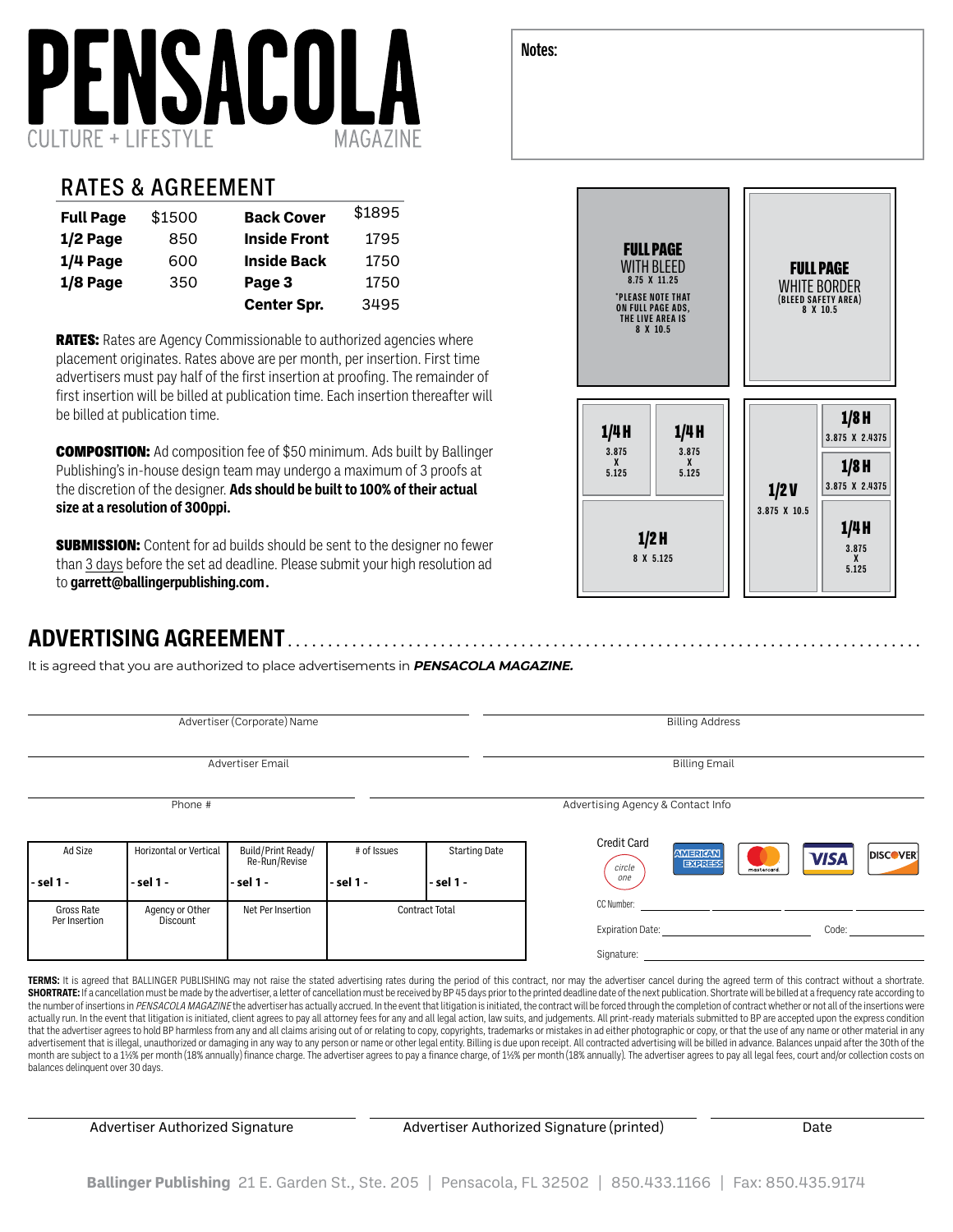#### **Notes:**

# **Business Climate**

#### RATES & AGREEMENT

| <b>Full Page</b> \$1500 |     | $1/4$ Page | \$600 |
|-------------------------|-----|------------|-------|
| $1/2$ Page              | 850 | 1/8 Page   | 350   |

**RATES:** Rates are Agency Commissionable to authorized agencies where placement originates. Rates above are per month, per insertion. First time advertisers must pay half of the first insertion at proofing. The remainder of first insertion will be billed at publication time. Each insertion thereafter will be billed at publication time.

**COMPOSITION:** Ad composition fee of \$50 minimum. Ads built by Ballinger Publishing's in-house design team may undergo a maximum of 3 proofs at the discretion of the designer. **Ads should be built to 100% of their actual size at a resolution of 300ppi.**

**SUBMISSION:** Content for ad builds should be sent to the designer no fewer than 3 days before the set ad deadline. Please submit your high resolution ad to **[garrett@ballingerpublishing.com](mailto:%18garrett%40ballingerpublishing.com?subject=) .**

### **ADVERTISING AGREEMENT**

It is agreed that you are authorized to place advertisements in **PENSACOLA MAGAZINE** and **NW FLORIDA'S BUSINESS CLIMATE MAGAZINE.**

<u>. . . . . . . . . . . . . .</u>

| Advertiser (Corporate) Name |                                    |                                     |             | <b>Billing Address</b> |                                   |                                                                                                                |                                |
|-----------------------------|------------------------------------|-------------------------------------|-------------|------------------------|-----------------------------------|----------------------------------------------------------------------------------------------------------------|--------------------------------|
| Advertiser Email            |                                    |                                     |             |                        | <b>Billing Email</b>              |                                                                                                                |                                |
|                             | Phone #                            |                                     |             |                        | Advertising Agency & Contact Info |                                                                                                                |                                |
| Ad Size                     | Horizontal or Vertical             | Build/Print Ready/<br>Re-Run/Revise | # of Issues | <b>Starting Date</b>   | <b>Credit Card</b><br>circle      | <b>AMERICAN</b><br>Exmatrix                                                                                    | <b>DISCOVER</b><br><b>VISA</b> |
| - sel 1 -                   | - sel 1 -                          | - sel 1 -                           | l - sel 1 - | - sel 1 -              | one                               | mastercard.                                                                                                    |                                |
| Gross Rate<br>Per Insertion | Agency or Other<br><b>Discount</b> | Net Per Insertion                   |             | <b>Contract Total</b>  | CC Number:                        | Expiration Date: The Same Science of the Science of the Science of the Science of the Science of the Science o | Code:                          |
|                             |                                    |                                     |             |                        | Signature:                        |                                                                                                                |                                |

**TERMS:** It is agreed that BALLINGER PUBLISHING may not raise the stated advertising rates during the period of this contract, nor may the advertiser cancel during the agreed term of this contract without a shortrate. SHORTRATE: If a cancellation must be made by the advertiser, a letter of cancellation must be received by BP 45 days prior to the printed deadline date of the next publication. Shortrate will be billed at a frequency rate to the number of insertions in NW FLORIDA'S BUSINESS CLIMATE and PENSACOLA MAGAZINE the advertiser has actually accrued. In the event that litigation is initiated, the contract will be forced through the completion of contract whether or not all of the insertions were actually run. In the event that litigation is initiated, client agrees to pay all attorney fees for any and all legal action, law suits, and judgements. All print-ready ma to BP are accepted upon the express condition that the advertiser agrees to hold BP harmless from any and all claims arising out of or relating to copy, copyrights, trademarks or mistakes in ad either photographic or copy, the use of any name or other material in any advertisement that is illegal, unauthorized or damaging in any way to any person or name or other legal entity. Billing is due upon receipt. All contracted advertising will be b advance. Balances unpaid after the 30th of the month are subject to a 1½% per month (18% annually) finance charge. The advertiser agrees to pay a finance charge, of 1½% per month (18% annually). The advertiser agrees to pa all legal fees, court and/or collection costs on balances delinquent over 30 days.

Advertiser Authorized Signature **Advertiser Authorized Signature (printed)** Date